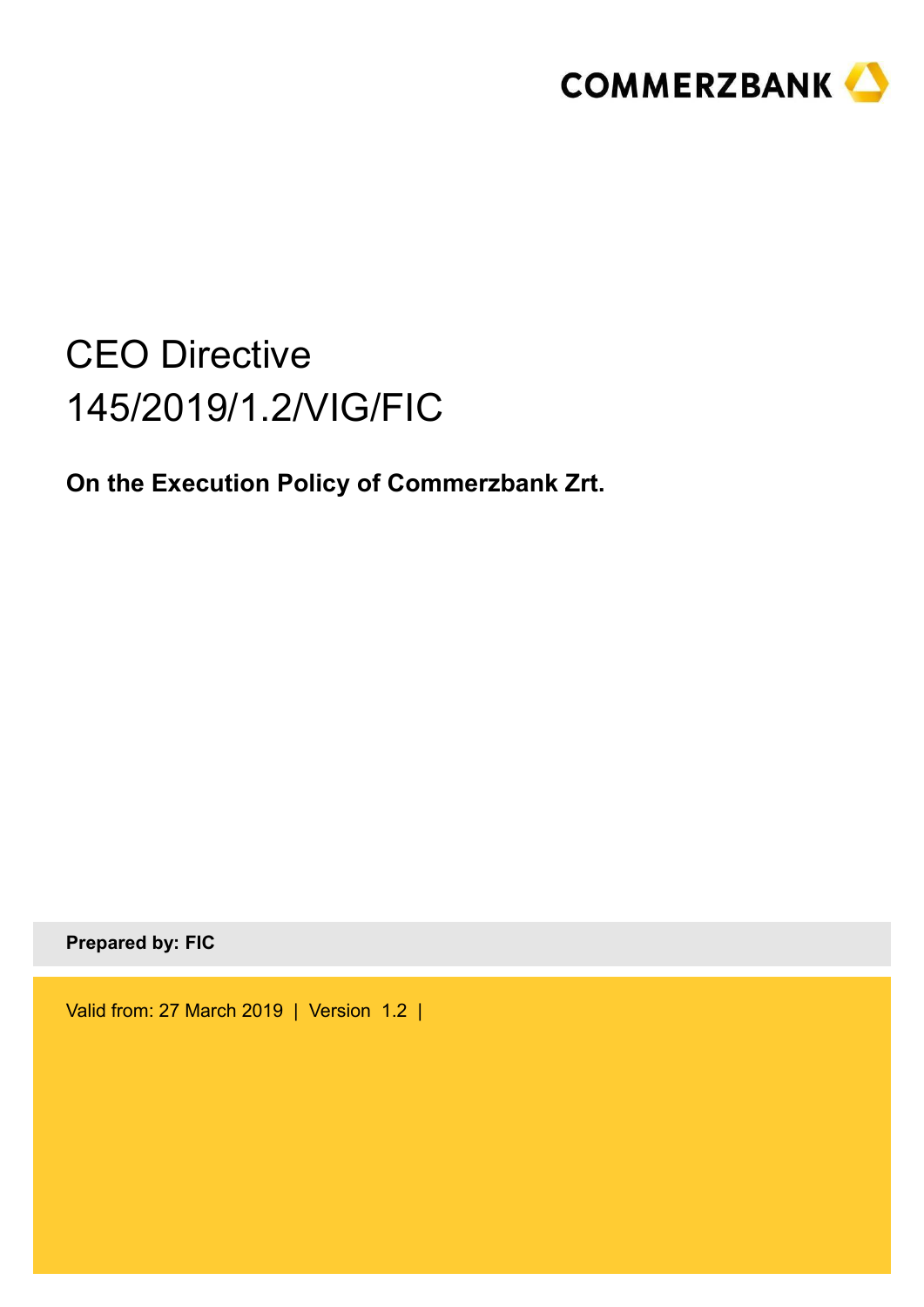## **Document details**

| Document title          | On the Execution Policy of Commerzbank Zrt.              |  |  |  |  |
|-------------------------|----------------------------------------------------------|--|--|--|--|
| <b>Type</b>             | <b>CEO Directive</b>                                     |  |  |  |  |
| Version                 | 1.2                                                      |  |  |  |  |
| Valid from              | 2019.03.27.                                              |  |  |  |  |
| Next review date        | 2020.03.26.                                              |  |  |  |  |
| <b>Status</b>           | Yearly review                                            |  |  |  |  |
| <b>Functional scope</b> | The regulation of OTC transactions                       |  |  |  |  |
| Personal scope          | FIC, TBO                                                 |  |  |  |  |
| Language                | Hungarian: A Commerzbank Zrt. végrehajtási politikájáról |  |  |  |  |
|                         | Geman: Über die Ausführungspolitik der Commerzbank Zrt.  |  |  |  |  |
|                         | English: On the Execution Policy of Commerzbank Zrt.     |  |  |  |  |
| Prepared by:            | Mauthner András<br>FIC Sales (ext. 184)                  |  |  |  |  |

#### **Dokumentum történet**

| Verzió | dátum | Változások, háttérinformációk                                       |
|--------|-------|---------------------------------------------------------------------|
| 1.0    |       | 2018.02.19. Change of product portfolio; change of cross-references |
| 1.1    |       | 2018.07.20. Order consolidation, desk name change                   |
| 1.2    |       | 2019.03.27. Yearly review, change of product portfolio              |

#### **Felelősök**

| <b>Verzió</b> | dátum       | <b>Feladat</b> | név                                                                      |
|---------------|-------------|----------------|--------------------------------------------------------------------------|
| 1.0.          | 2018.02.15. | Prepared by    | Juhászné Lángi Anita TRES                                                |
| 1.0.          | 2018.02.15. | Approved by    | Krisztina Fülöpné Bogdán Deputy CEO on behalf of<br>Klaus Windheuser CEO |
| 1.1.          | 2018.07.18. | Prepared by    | Juhászné Lángi Anita FIC                                                 |
| 1.1.          | 2018.07.18. | Approved by    | Krisztina Fülöpné Bogdán Deputy CEO on behalf of<br>Klaus Windheuser CEO |
| 1.2.          | 2019.03.26. | Prepared by    | Mauthner András FIC                                                      |
| 1.2.          | 2019.03.27. | Approved by    | Krisztina Fülöpné Bogdán Deputy CEO on behalf of<br>Klaus Windheuser CEO |

#### **Modifications**

In the regulation changes are shown with yellow colour.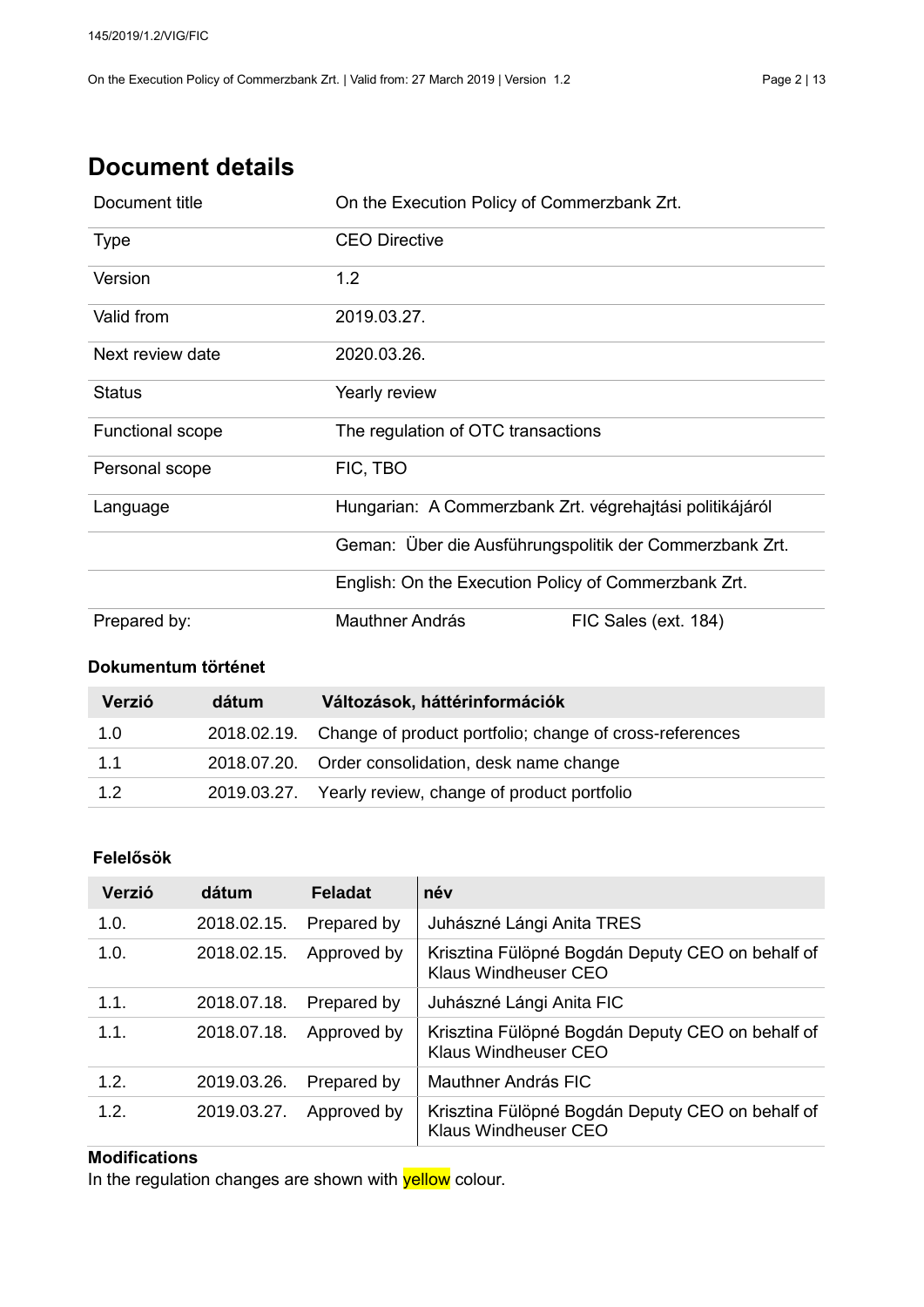# Contents

| 1                       |  |
|-------------------------|--|
| $\boldsymbol{2}$        |  |
| 3                       |  |
| 4                       |  |
| 5                       |  |
|                         |  |
|                         |  |
|                         |  |
|                         |  |
|                         |  |
|                         |  |
|                         |  |
| 6                       |  |
| $\overline{\mathbf{7}}$ |  |
|                         |  |
| 8                       |  |
| 9                       |  |
| 10                      |  |
|                         |  |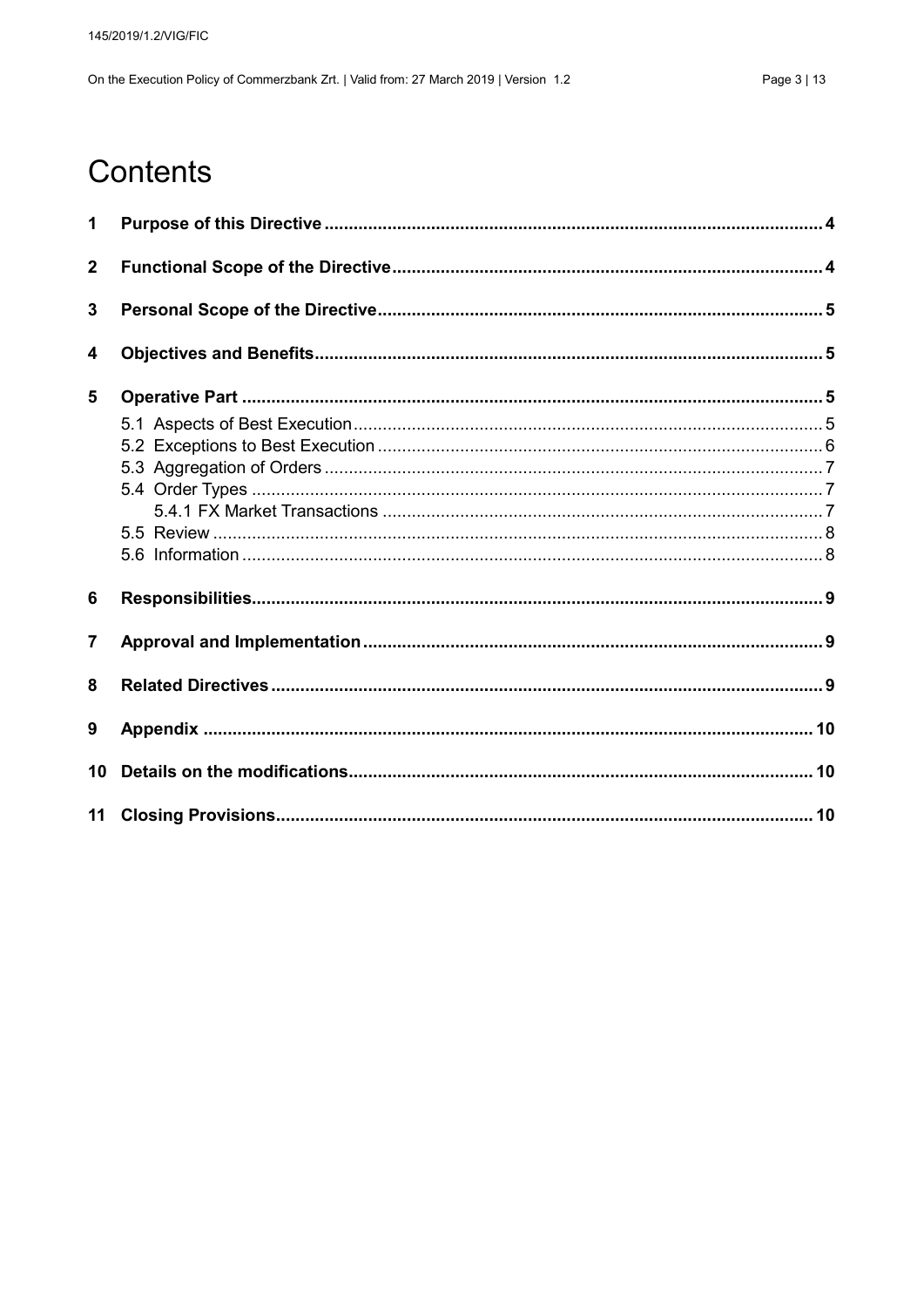# <span id="page-3-0"></span>1 Purpose of this Directive

Pursuant to the provisions of Directive 2014/65/EU of the European Parliament and of the Council on markets in financial instruments and amending Directive 2002/92/EC and Directive 2011/61/EU; to Commission Delegated Regulation (EU) 2017/565 related to the implementation thereof; and to Act CXXXVIII of 2007 on investment firms and commodity dealers and on the regulations governing their activities (hereinafter "Investment Regulations Act"), Commerzbank Zrt. (hereinafter "Bank") shall hereby create this policy known as Execution Policy (hereinafter "Policy") laying down the rules to be followed in order to consistently ensure the best execution of orders for clients.

This Policy is designed to work out a body of rules ensuring that client orders are executed with the most favourable outcome for the client (best execution), taking into consideration

- the price (net price) of the financial instrument subject to the order;
- the characteristics of the financial instrument subject to the order;
- the costs of the order:
- the time required to execute the order;
- the probability of executability and performance of the order;
- the size of the order;
- the nature of the order (including whether or not it qualifies as a securities financing transaction) or any other consideration relevant to the execution of the order.

The scope of this policy shall cover the financial instruments specified in Appendix 1.

Consent of the clients to this Policy of the Bank shall be contained in the "Framework Contract for Over-the-Counter Derivative and Prompt Transactions"; "Contract for Keeping Securities, Securities Custody and Client Account". By signing the contracts, the client also accepts the terms and conditions of this Policy.

# <span id="page-3-1"></span>2 Functional Scope of the Directive

The material scope of the directive covers the regulation of OTC transactions.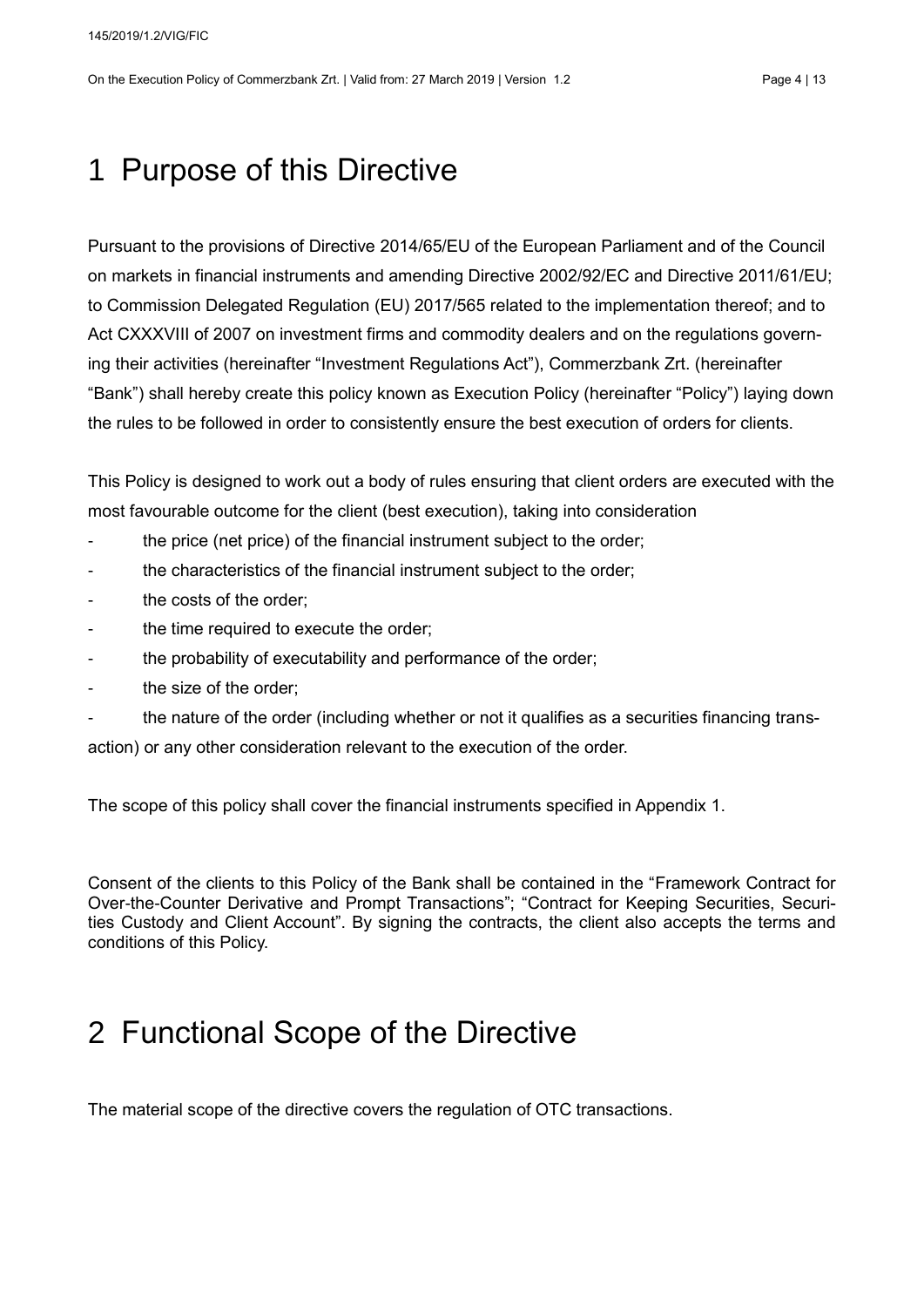# <span id="page-4-0"></span>3 Personal Scope of the Directive

| Target group/areas | Relevant instructions for the target group / department |
|--------------------|---------------------------------------------------------|
| <b>FIC</b>         | Compliance with this Directive                          |
| TBO                | Compliance with this Directive                          |

The abbreviations used in this Directive for the identification of departments are consistent with those in the Bank's OOR in effect at all times.

# <span id="page-4-1"></span>4 Objectives and Benefits

Execution of OTC transactions in compliance with law, appropriate information of clients.

# <span id="page-4-2"></span>5 Operative Part

### <span id="page-4-3"></span>5.1 Aspects of Best Execution

While choosing the best execution for retail clients, the most influential factors are primarily price and costs. In case of professional clients and eligible counterparties these are primarily time and probability of execution. If the Bank executes a retail client's order the best possible result is defined based on the total amount, which includes the price of the financial instrument and the costs related to the execution as well, i.e. the costs related to the execution of the client order charged to the client.

For client orders subject to this Policy, deals are concluded exclusively on the Bank's behalf and against its own account. No commission sales or deals are made in products traded on the stock exchange.

The Bank shall execute client orders on OTC markets for the following reasons for each financial instruments:

| <b>Type of financial instrument</b>                                                               | <b>Rationale</b>                                                                                                               |
|---------------------------------------------------------------------------------------------------|--------------------------------------------------------------------------------------------------------------------------------|
| Structured investment products (dual currency                                                     | A wider product range is available in OTC                                                                                      |
| deposits)                                                                                         | trading.                                                                                                                       |
| interest rate derivative transactions (interest<br>rate swap, interest rate futures options, FRA) | Client demands for capital depreciation typical<br>of interest rate derivatives cannot be fulfilled via<br>the stock exchange. |
| FX derivative transactions (spot conversion, FX<br>futures transactions, FX options, FX swap)     | No price quote available for these customized<br>products on the stock exchange.                                               |

As of 3 January 2018, the Bank sells structured financial instruments (dual currency structured investment) only to clients classified as professional clients under the Investment Regulations Act.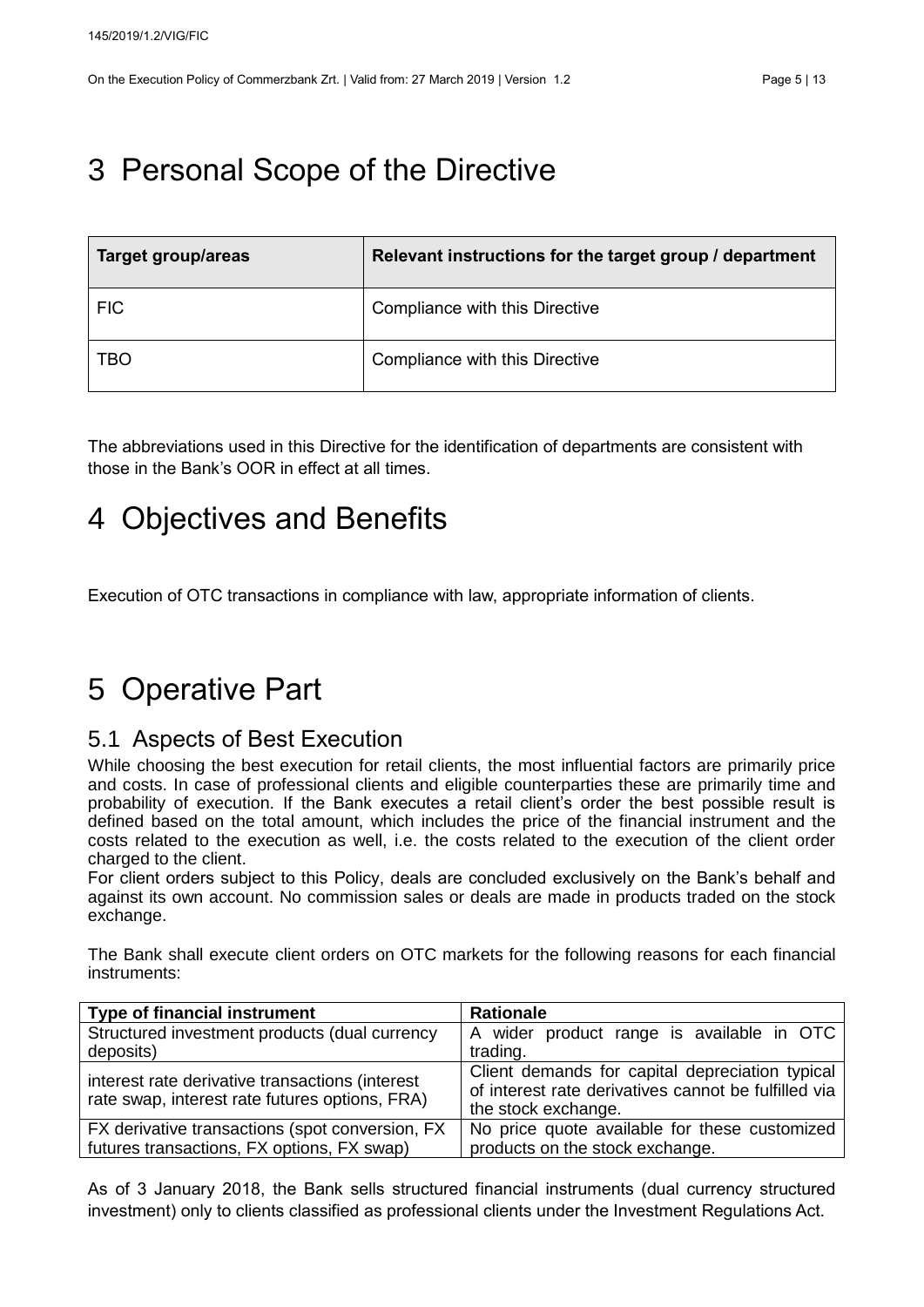Accordingly,

- the Bank executes client orders on its own account at all times, which constitutes an execution venue for the purposes of this Policy.
- Sections 62(4) and (5) and 63(5) of the Investment Regulations Act and Article 66(4) and (5) of Commission Delegated Regulation (EU) 2017/565 shall not apply in respect of the Bank.
- given the nature of its operation (the Bank does not forward client orders), the Bank does not accept any fees, discounts or pecuniary advantages in compensation for channeling client orders to a particular execution venue.
- the Bank advises the client of execution itself rather than the execution venue.
- in relation to executing transactions, the Bank discloses in respect of every class of financial instruments – the fact that it has executed all transactions on its own account.

Appendix 1 to this Policy contains the execution venue.

When executing orders or taking decision to deal in OTC products, the Bank shall – in conjunction with Commerzbank AG – checks the fairness of the price proposed to the client, by gathering information used in the estimation of the price of such product and, where possible, by comparing with similar or comparable products.

The Bank shall fulfil its annual publication obligation (on the quality of execution) in respect of each class of financial instruments pursuant to this Clause with the use of sample tables defined in Appendix 2 to this Policy. The Bank publishes the completed tables in a machine-readable and publicly downloadable electronic format and makes available the same via Deutsche Börse as APA (Approved Publication Arrangement) for at least 2 years. The Bank shall fulfil its publication obligation for the current year by no later than 30 April of the year following the current year. The Bank shall fulfil its first publication obligation pursuant to this point for 2017 by no later than 30 April 2018.

## <span id="page-5-0"></span>5.2 Exceptions to Best Execution

The principle of best execution shall not apply to the following cases:

1) financial instruments with specific characteristics;

2) financial instruments created in favour of the client in accordance with the client's special requirements;

3) if the client gives instructions to the Bank;

4) in the event of the client's positions' liquidation.

In cases beyond the Bank's control (e.g. failure of the trading system, communication system breakdown or overload, etc.) it may happen that the Bank cannot execute client orders according to the principle of best execution. As a consequence, client orders may be fulfilled in the given case more expensively or at a later date compared to execution in accordance with the principle of best execution.

Best execution is a process and not an outcome. Accordingly, when the Bank executes an order for the client, it executes in line with its own Execution Policy but cannot guarantee to the client that it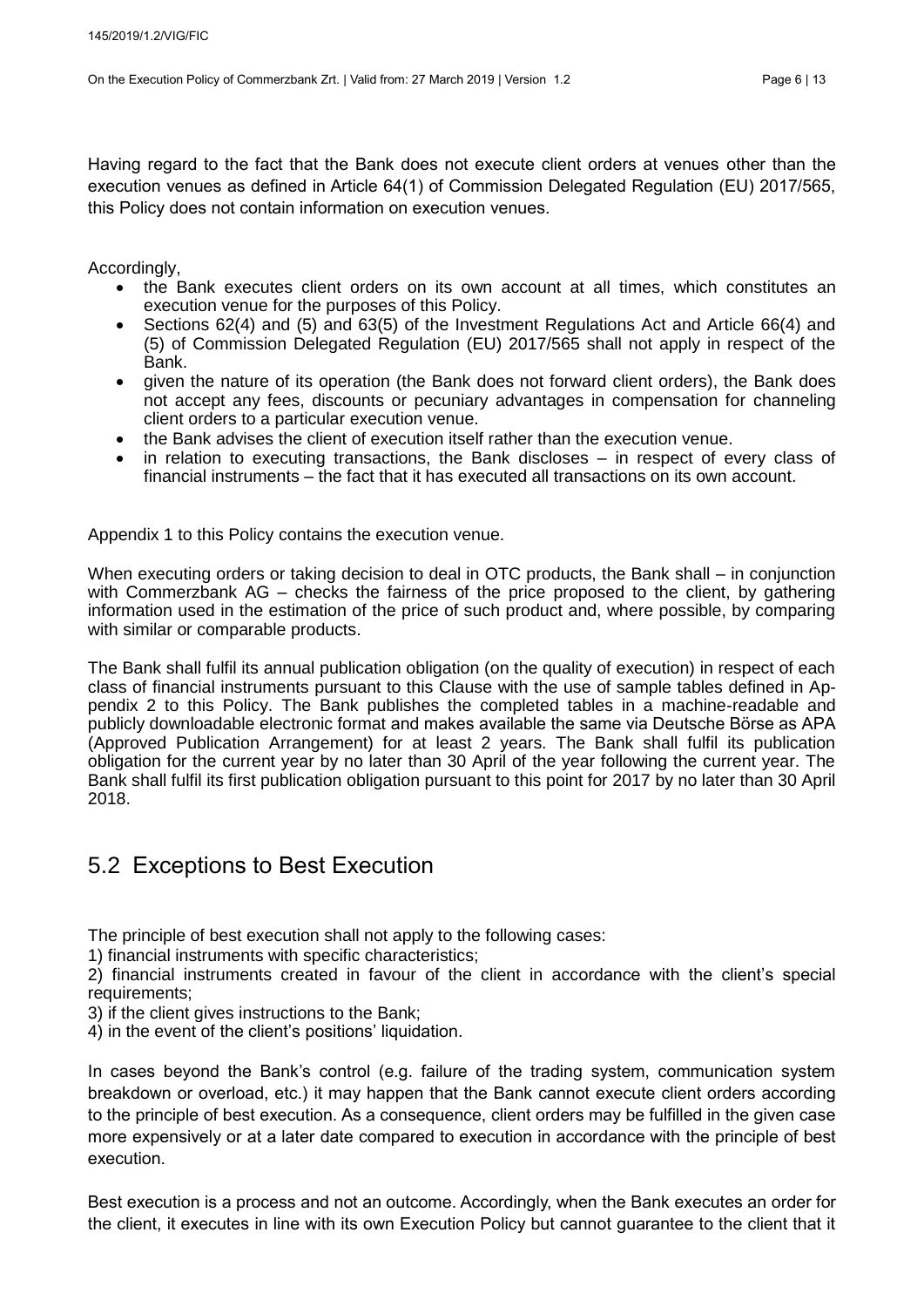can always offer the most favourable price or, in particular cases, the existing factors may lead to different outcomes.

## <span id="page-6-0"></span>5.3 Aggregation of Orders

The Bank fulfils, or attempts to fulfil client orders in the order they are placed.

Except the cases below, the Bank does not aggregate orders placed by individual clients with the orders of other clients or with the Bank's own account transactions.

In FX derivative transactions the Bank is allowed – in cooperation with Commerzbank AG – to aggregate the orders (or a part of them) submitted by individual clients with the orders of other clients and the "back to back" transactions (or a part of them) under Clause 5.4. These transactions are executed in the "eFX System" operated by Commerzbank AG.

The orders are aggregated and allocated based on the algorithm set in the "eFX System" only if it overall probably has no disadvantage to clients whose orders are aggregated. At the same time, aggregation may result in disadvantage to certain orders.

### <span id="page-6-1"></span>5.4 Order Types

By "Own account transactions" as defined in this Policy the Bank means own account transactions which are used for hedging client orders ("back to back" transactions). Despite quoting by the Bank as defined in this point, the Bank does not qualify as a market maker as defined in the Investment Regulations Act, since quoting by the Bank is not continuous, and the Bank does not undertake any obligation to buy and sell financial instruments.

### <span id="page-6-2"></span>**5.4.1 FX Market Transactions**

In the case of own account transactions, the price quoted by the Bank at a particular moment is not necessarily the same as the price quoted in the interbank market or by Bloomberg, Reuters or other electronic platforms at a particular moment due to differing liquidity and limit conditions or the Bank's client pricing strategy.

- **1. Execution on live market rates quoted by the Bank:** based on parameters specified by the client (currency pair, buy/sell, value date) the Bank quotes the client its FX rate, which the client either accepts and instructs the Bank to execution the deal at this price or it withdraws from dealing.
- **2. Firm order:** the client places an order with a specified limit rate, notional and direction to the Bank (the client specifies all of the transaction parameters – currency pair, buy/sell, value date, take-profit/stop-loss, rate), and the Bank will execute it when the exchange rate quoted by the Bank reaches the limit specified by the client. Firm orders can be placed for a maximum of 30 calendar days. The Bank will even execute such orders overnight, by forwarding orders valid at the end of the respective business day to its interbank partners via its own account. For stoploss orders (i.e. when a client intends to sell at a limit price below the actual market rate effective when the order is placed or wishes to buy when the specified limit rate exceeding the market rate), the Bank cannot guarantee the order execution at the pre-specified limit rate in the case of sudden and significant exchange rate movements.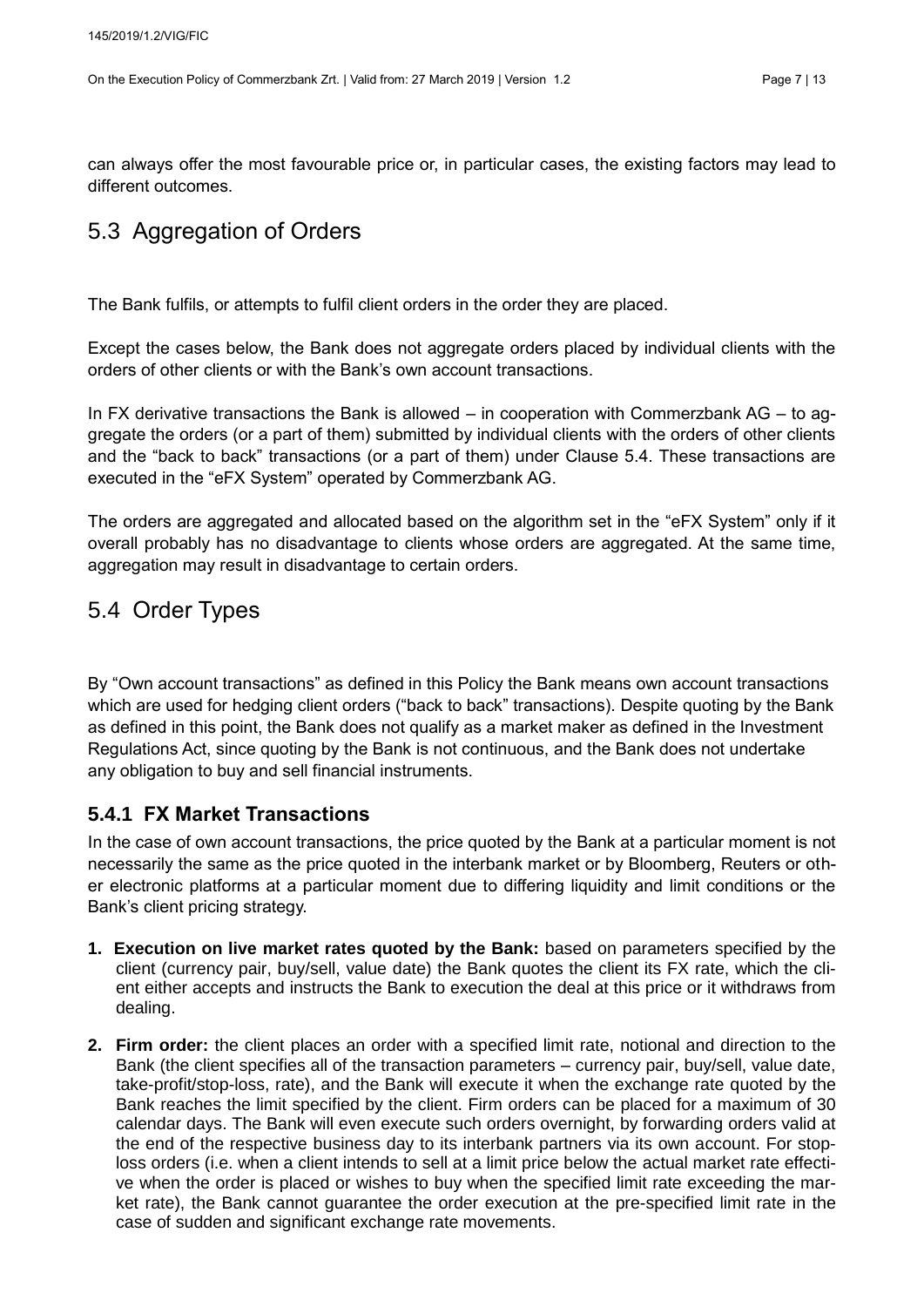**3. Call order:** clients can place intraday call orders until 5 PM on the call date. No call orders can be given for overnight tenor or beyond. When the FX rate specified by the client is reached the Bank's representative will call the client, so the client has the right to execute a deal on the actual market rate at the time of the call. The Fullfillment of call orders do not generate automatic deal execution when the target exchange rate is reached. The Bank cannot make a commintment - with particular reference to any technical malfunctioning of telecommunications devices, rapid market changes or impossibility of reaching the client - in respect of being able to notify the client immediately every time the desired exchange rate is reached.

### <span id="page-7-0"></span>5.5 Review

The Bank regularly reviews and at least annually assesses this Policy, in particular where material changes influencing the Bank's ability to carry out the best execution. Thus, in particular where changes occur in the existing execution channels or there are other trade channels also available for the clients. In the review the Bank takes into consideration the following with special focus:

- the quality of the execution of the client orders, for example their average cost and speed;
- the method of the execution of the client orders (e.g. limit price or call order);
- monitoring the international financial markets to check whether there is/are execution venue(s), on which better results can be achieved for the client order execution than on the OTC market, during this process the Bank takes into account the reports published by the execution venues on their website.
- whether better results could be delivered if the Bank forwards the order to another investment firm rather than executing it in the OTC market.

### <span id="page-7-1"></span>5.6 Information

#### **The client may give an instruction to execute the order in a different way other than provided for in this Policy. However, the client's instructions may prevent the Bank from performing best execution of orders regarding the elements of the orders related to the instructions. By giving the instructions the client takes the responsibility in respect of execution.**

Prior to signing the related framework contracts (cf. Point 1.), the Bank shall advise its clients of the provisions of the Policy, including, in particular, factors to be considered when executing orders; execution venues to be used by the Bank; how considerations to be taken into account during execution constitute a sufficient part of those actions through which the best possible result can be ensured for the client; consequences – in particular, partner risk – entailed by execution by the Bank of orders in the OTC market; and a clear and unambiguous warning that instructions from the client in respect of particular order elements affected by the instructions may prevent the Bank from performing best execution of orders. The Bank provides additional information on the method of executing the order on OTC market upon the client's request.

The Bank provides the aforesaid information together with information on any changes in the Policy through documents placed in customer areas; on a durable medium; or in publications made available on its own website.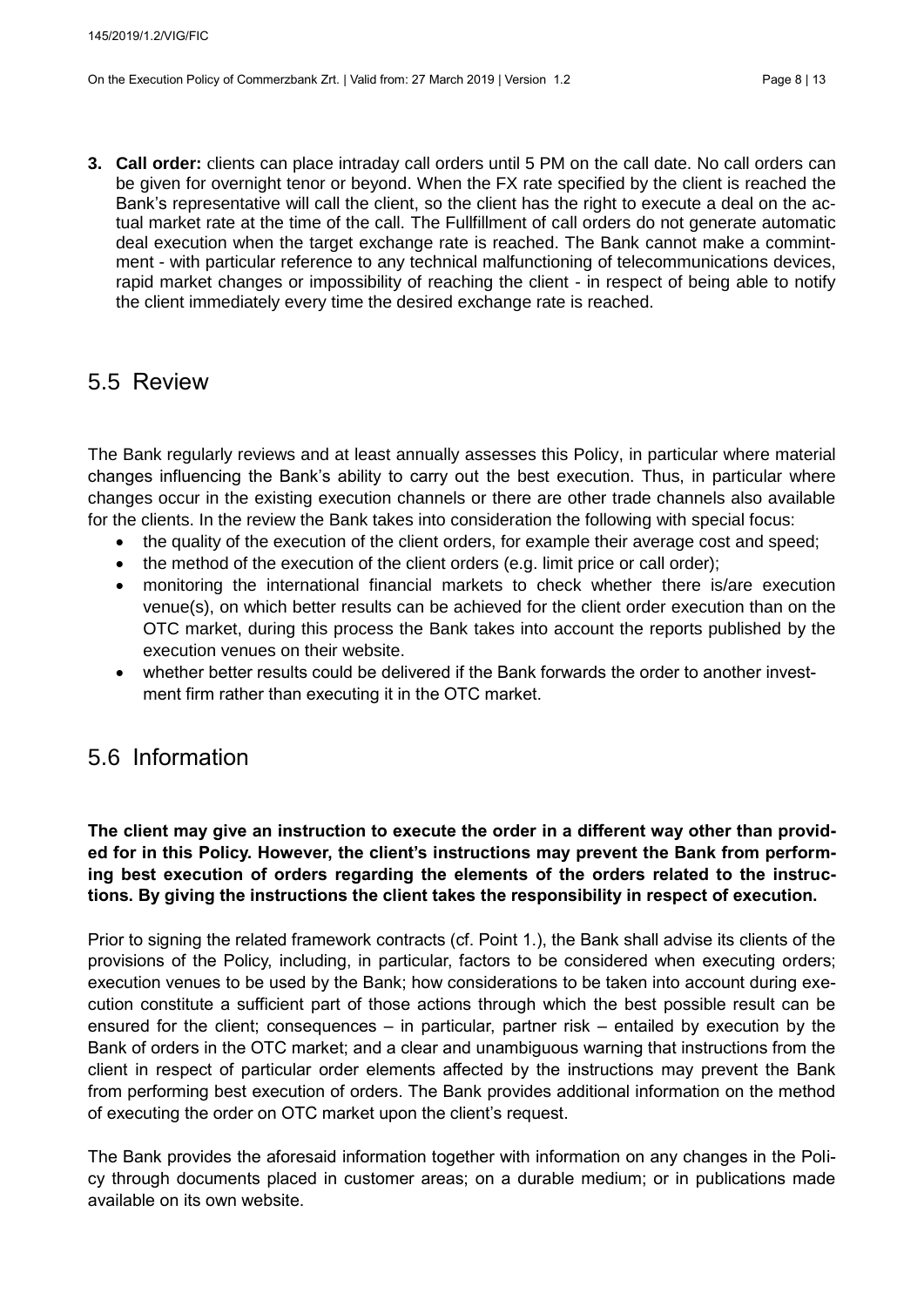The Bank exclusively executes client orders on the OTC market; in view thereof, the obligation laid down in Section 62(8) of the Investment Regulations Act shall not be construed to apply to the Bank.

If the client makes a reasonable and proportionate request for further information on the points included in the Policy and related to how the Bank reviews the Policy, the Bank provides an exact answer to the client within a reasonable time.

At its clients' request, the Bank can confirm that it has executed their orders in accordance with the provisions of this Policy.

If the Bank executes orders for retail clients, it shall – prior to the transaction – hand over to the client a summary of the Policy with a focus on total costs to be incurred by the client. The Bank does not accept any incentives, in particular any remuneration, commissions or non-monetary benefits from third parties – excluding the third party acting in the interest of the client – during the execution of the client orders.

The FIC team provides information and issues certification.

# <span id="page-8-0"></span>6 Responsibilities

The preparing unit is responsible for the contents and to the update of this Directive.

Prepared by: FIC (Phone: +36 1 374 8184)

# <span id="page-8-1"></span>7 Approval and Implementation

This amended and consolidated Policy was approved by Krisztina Fülöpné Bogdán Deputy CEO based on the written authorisation from the Chief Executive Officer.

The up-to-date version of this Directive in effect at all times is available on the Bank's Intranet site.

# <span id="page-8-2"></span>8 Related Directives

| No. | <b>Document Name</b>                      | <b>Type</b>            | <b>Version / Date</b> |
|-----|-------------------------------------------|------------------------|-----------------------|
|     | Conflict of Interest Policy               | <b>Board Directive</b> | 1.0 / 2018.07.01      |
|     | Terms of Business for Investment Services | Terms of Business      | 2018.03.05.           |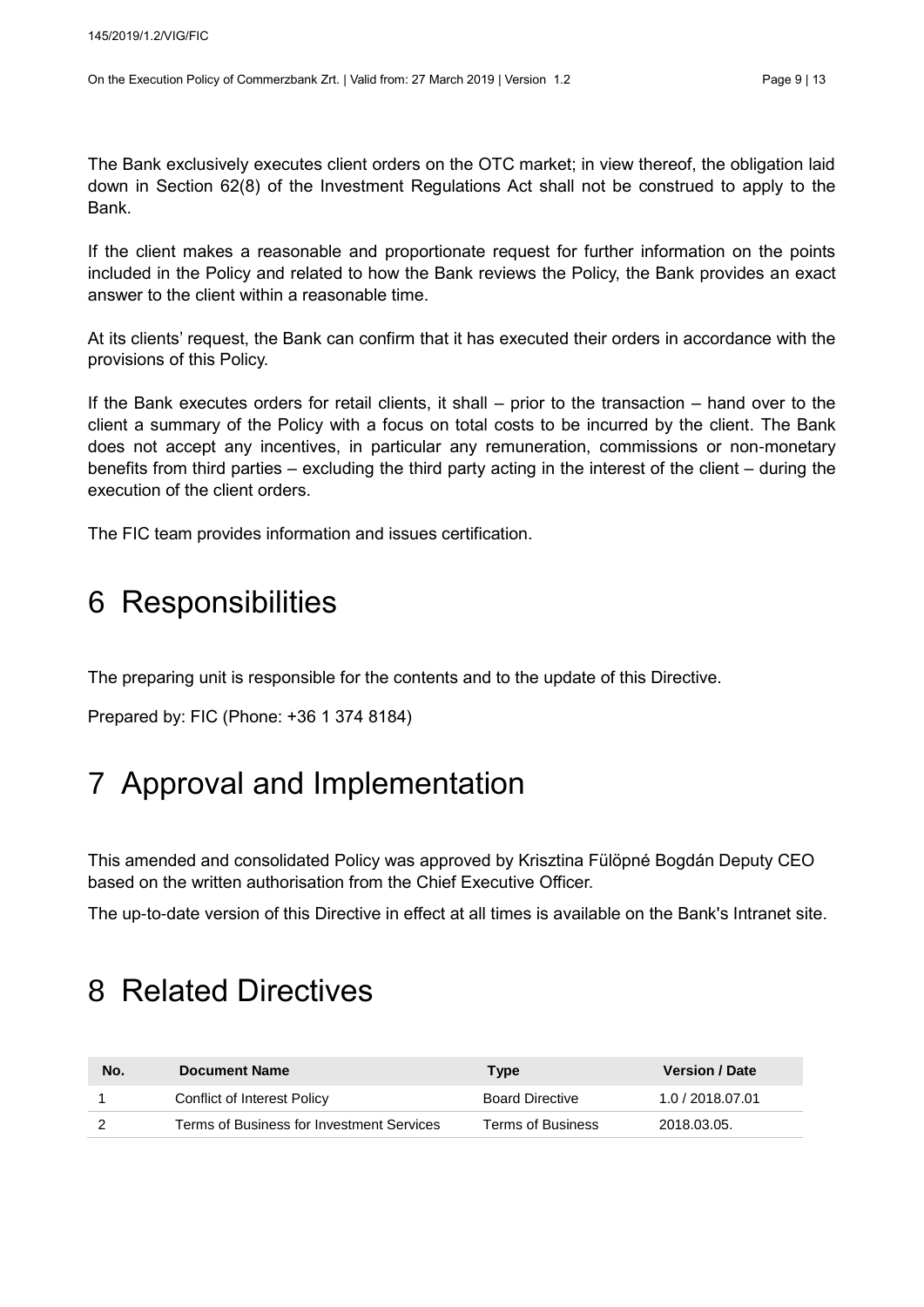# <span id="page-9-0"></span>9 Appendix

| No. | <b>Description</b> | Type  | <b>Version / Date</b> |
|-----|--------------------|-------|-----------------------|
|     | Trade venue        | Table | 1.0./2018.01.03.      |
|     | Sample tables      | Table | 1.0./2018.01.03.      |

# <span id="page-9-1"></span>10 Details on the modifications

| <b>Version</b> | <b>Date</b> | <b>Chapter</b>                   | Amendments / background information                                                                                                  |
|----------------|-------------|----------------------------------|--------------------------------------------------------------------------------------------------------------------------------------|
| 1.0            | 2018.02.19. | all                              | implementation of the directive                                                                                                      |
| 1.1            | 2018.07.20. | 3.                               | desk name change                                                                                                                     |
|                |             | 5.3.                             | order aggregation                                                                                                                    |
|                |             | 6.                               | desk name change                                                                                                                     |
|                |             | 8.                               | change of the related directive                                                                                                      |
| 1.2            | 2019.03.27  | 5.1<br>5.4.2<br>5.6<br>Appendix1 | cancellation of securities products<br>cancellation of the entire chapter<br>desk name change<br>cancellation of securities products |

# <span id="page-9-2"></span>11 Closing Provisions

At present, the Bank does not perform portfolio management activities, nor does it take or forward orders. In view thereof, the provisions of Article 65 of Commission Delegated Regulation (EU) 2017/565 shall not apply in respect of the Bank.

Units involved in the consultation process:

- LEGAL
- PM
- TBO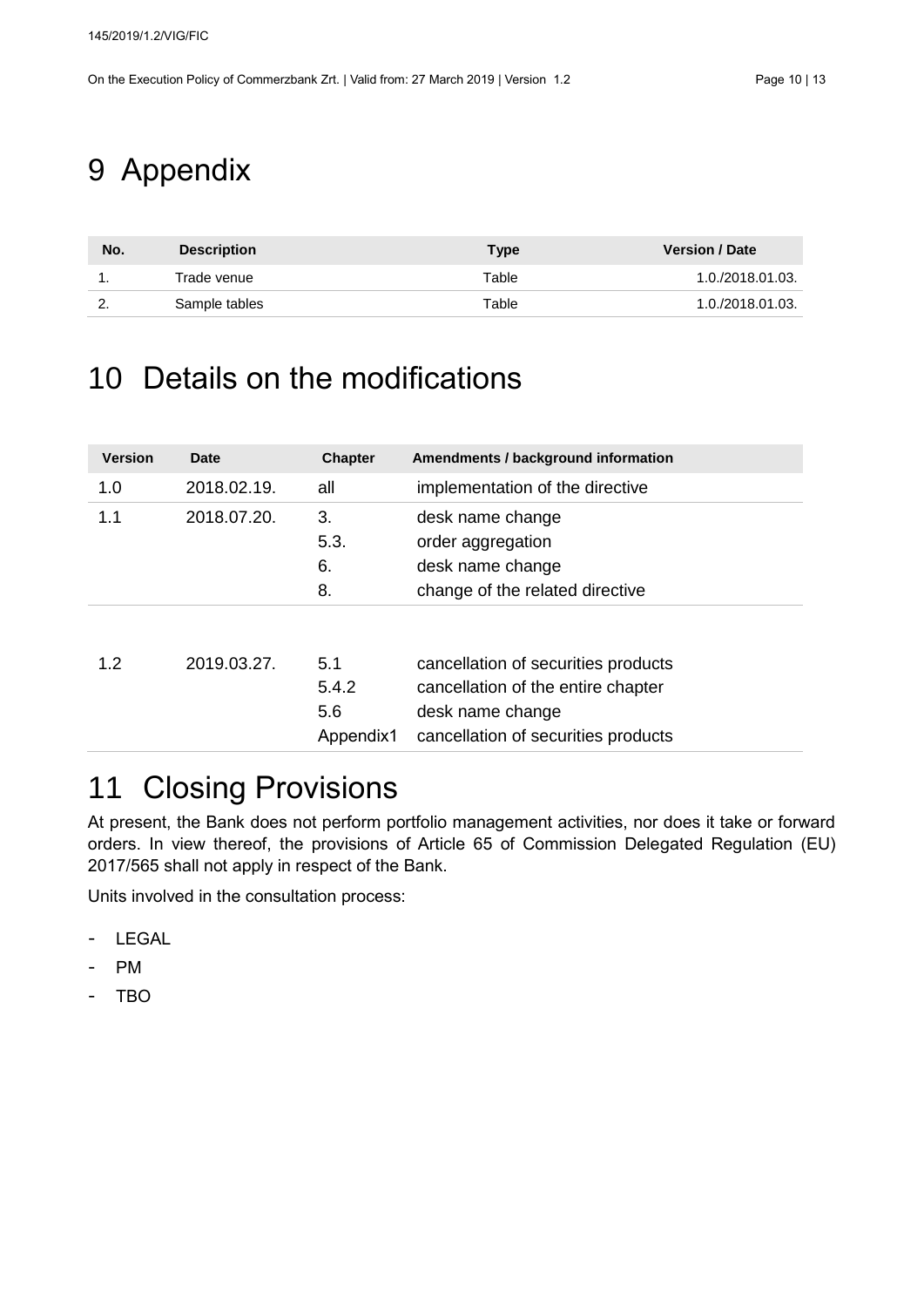### **Appendix 1 / Trade locations**

| <b>Type</b>                                              | <b>Execution venues</b>           | <b>Minimum</b><br>amount | Firm order                  | <b>Call order</b> |
|----------------------------------------------------------|-----------------------------------|--------------------------|-----------------------------|-------------------|
| Spot conversion                                          | OTC market against<br>own account | EUR 20,000               | yes,<br>from EUR<br>100,000 | yes               |
| FX forward transac-<br>tions<br>(FX Spot + FX swap)      | OTC market against<br>own account | EUR 50,000               | yes,<br>from EUR<br>100,000 | yes               |
| Plain vanilla FX option                                  | OTC market against<br>own account | individual               | no                          | no                |
| Dual currency struc-<br>tured investments                | OTC market against<br>own account | individual               | no                          | no                |
| Interest rate swaps<br>(IRS; CIRS)                       | OTC market against<br>own account | individual               | no                          | no                |
| Forward interest rate<br>options (cap, floor,<br>collar) | OTC market against<br>own account | individual               | no                          | no                |
| Forward rate agree-<br>ment (FRA)                        | OTC market against<br>own account | individual               | no                          | no                |
| <b>FX Swap</b>                                           | OTC market against<br>own account | individual               | no                          | no                |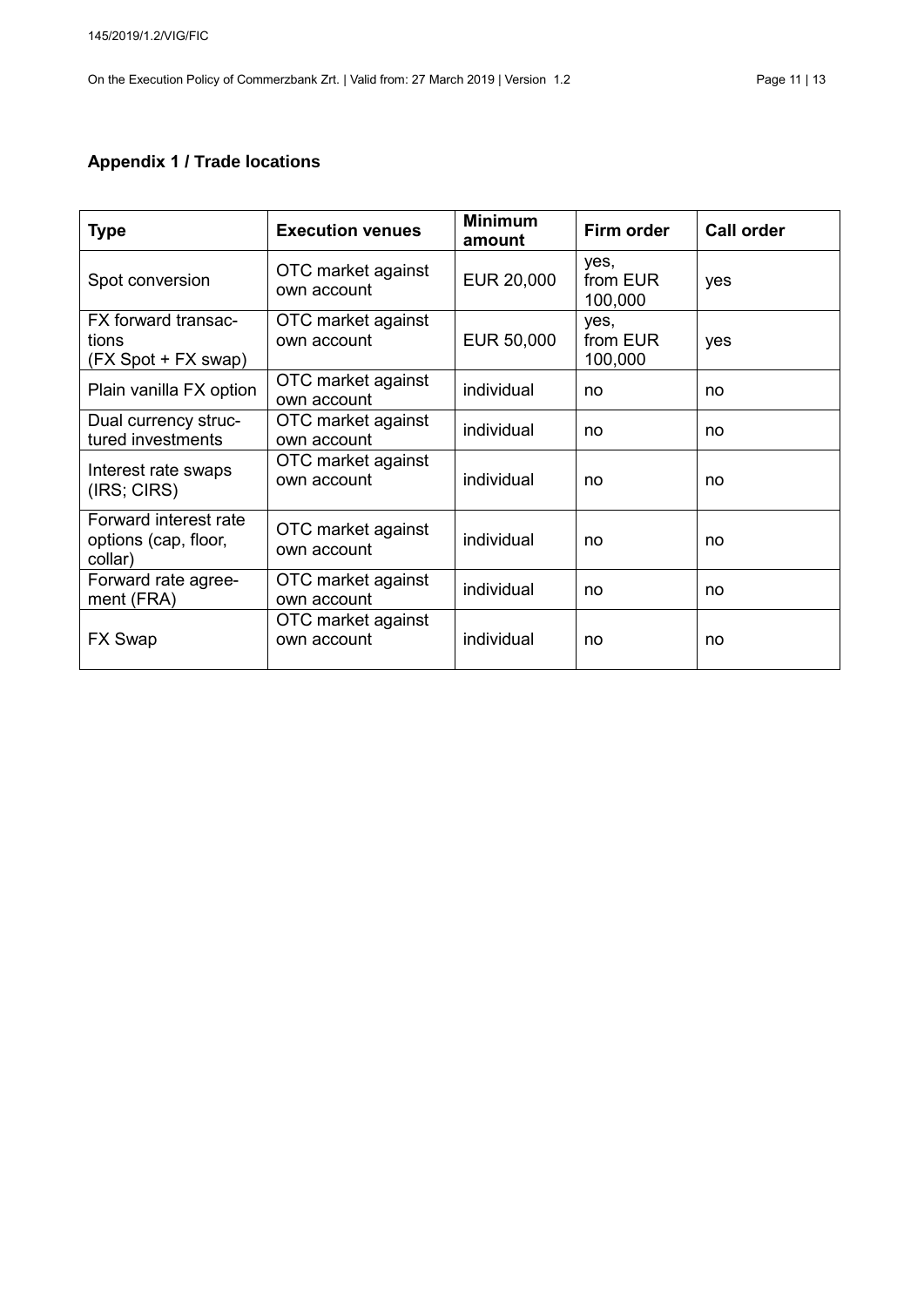#### **Appendix 2 / Sample tables**

#### **Sample table to be used in the case of information related to client orders made by retail clients**

| <b>Instrument class</b>                                                                                       |                                                                                       |                                                                                    |                                     |                                                |
|---------------------------------------------------------------------------------------------------------------|---------------------------------------------------------------------------------------|------------------------------------------------------------------------------------|-------------------------------------|------------------------------------------------|
| Reporting on wheth- Y/N<br>$er$ there was $\leq 1$ per<br>trading day on aver-<br>age in the previous<br>vear |                                                                                       |                                                                                    |                                     |                                                |
| <b>Execution</b><br>venues                                                                                    | <b>Traded volume as</b><br>a percentage of<br>the entire volume<br>in the given class | <b>Executed orders</b><br>as a percentage<br>of total orders in<br>the given class | Percentage<br>of passive<br>orders* | <b>Percentage of</b><br>aggressive<br>orders** |
| OTC market<br>(as own account<br>transaction)                                                                 | 100%                                                                                  | 100%                                                                               |                                     |                                                |

#### **Sample table to be used in the case of information related to client orders made by professional clients**

| Instrument class                                                                                              |                                                                                       |                                                                                    |                                    |                                       |
|---------------------------------------------------------------------------------------------------------------|---------------------------------------------------------------------------------------|------------------------------------------------------------------------------------|------------------------------------|---------------------------------------|
| Reporting on wheth- Y/N<br>$er$ there was $\leq 1$ per<br>trading day on aver-<br>age in the previous<br>year |                                                                                       |                                                                                    |                                    |                                       |
| <b>Execution venues</b>                                                                                       | <b>Traded volume as</b><br>a percentage of<br>the entire volume<br>in the given class | <b>Executed orders</b><br>as a percentage<br>of total orders in<br>the given class | Percentage<br>of passive<br>orders | Percentage<br>of aggressive<br>orders |
| OTC market<br>(as own account<br>transaction)                                                                 | 100 %                                                                                 | 100%                                                                               |                                    |                                       |

#### **Sample table to be used in the case of information related to securities financing**

| Instrument class                                                                                  |                                                                                 |                                                                            |
|---------------------------------------------------------------------------------------------------|---------------------------------------------------------------------------------|----------------------------------------------------------------------------|
| Reporting on whether there was $\leq$ Y/N<br>1 per trading day on average in<br>the previous year |                                                                                 |                                                                            |
| First five venues ranked by<br>volume (in descending order)                                       | Executed volume as a per-<br>centage of the entire volume<br>in the given class | Executed orders as a per-<br>centage of total orders in<br>the given class |
| OTC market                                                                                        |                                                                                 |                                                                            |
| (as own account transaction)                                                                      |                                                                                 |                                                                            |

\* An order entered into the order book that provided liquidity.

\*\* An order entered into the order book that took liquidity.